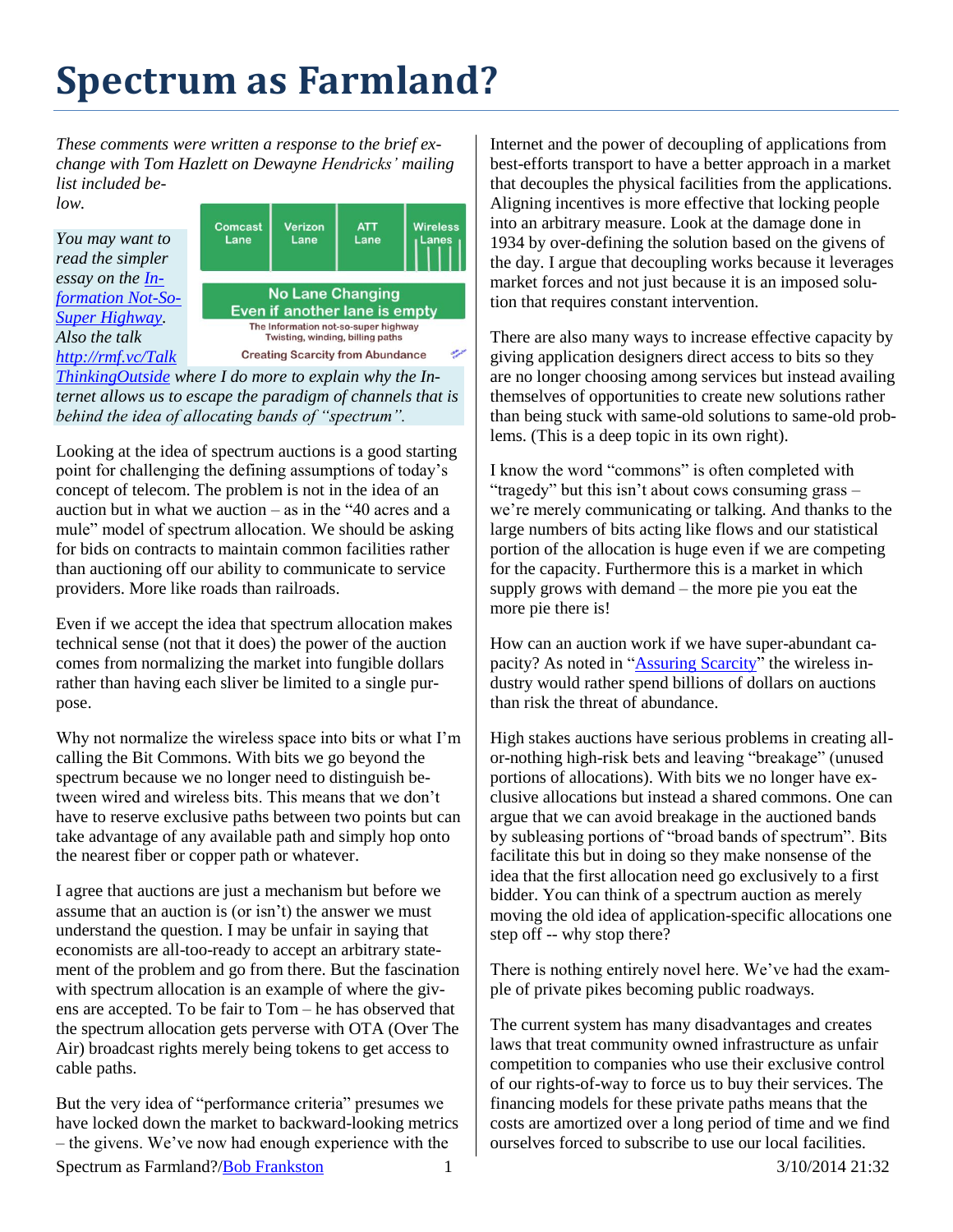If you go to cablecos and say that they no longer need to pay franchise fees but can instead can use the public infrastructure or bit commons you will find that they get upset. Their very business model is premised on violating antitrust principles by using their control of the physical infrastructure to their advantage. Why does the FCC aid and abet such policies?

The "company store" model has a direct and devastating effect on the economy and public safety by leaving us unable to take advantage of the essentially zero marginal cost of using our infrastructure. Instead we are stuck with an E911 system that costs lives because it is brittle and for emergencies only. It's like having a medical system without the concept of preventative medicine or even ongoing care. We also create a price barrier to our very ability to communicate and to create new businesses. You have to negotiate with all those along the path. It's like driving across country paying a toll each town (often in the form of congestion) with each burb maximizing its local revenue at the expense of all others.

I can understand people having a trouble with some of what I've said. One problem is that without technical understanding it seems necessary for networking to be a service. With the bit commons we'd have people facilitating transport of bits. Finding a path from one end point to another is more like driving using the common physical infrastructure than like being forced to buy a ride. When I say facilitating – I mean that operators are rewarded for providing capacity but not paid for the transport of content because that would *and does* reward scarcity.

We are so used to presuming a fixed pie that we have not noticed that the telecom industry has violated Moore's law openly and wantonly – we simply don't expect abundance. Why have we not had another fiber bubble collapse? The gun it not only smoking but it keeps shooting. If we learn the lessons of the amazingly growing capacity of the cellular phone system we would notice that you can increase wireless capacity arbitrarily by hopping on the nearest wired path instead competing for "spectrum" over a large footprint. This is what you'd get if you'd make all the existing access points transit points and then improve the technology.<http://www.bnettv.com/player.php?id=2536> is interesting in seeing how the cellular industry manages to create scarcity by entangling itself in the Regulatorium and thus finding refuge from the threat of abundance.

So let's take lesson of the auction to heart but instead of normalizing to dollars, normalize to bits and then the whole thing becomes moot.

More detail:

- [Information Vs. Telecom.](http://rmf.vc/InformationVsTelecom?x=sd) A deep dive into why bits decouple the transport from the meaning with some more comments on spectrum.
- [ATT's Plight.](http://rmf.vc/Plight?x=sd) The problem with trying to make money by owning "Spectrum".
- [Assuring](http://frankston.com/?name=AssuringScarcity) Scarcity
- [Single Frequency, Single Hop Signaling](http://frankston.com/?name=SATNSHS)

## **The Original Exchange**

```
/Bob Frankston 2 3/10/2014 21:32
-----Original Message-----
From: dewayne-net [mailto:dewayne-net@warpspeed.com] On Behalf Of Dewayne Hen-
dricks
Sent: Sunday, May 10, 2009 10:18
To: Dewayne-Net Technology List
Subject: [Dewayne-Net] Re: Shovel-ready broadband stimulus
[Note: This comment comes from friend Tom Hazlett. DLH]
From: Thomas Hazlett twhazlett@gmail.com
Date: May 8, 2009 8:43:11 AM PDT
To: Dewayne Hendricks dewayne@warpspeed.com
Subject: Re: [Dewayne-Net] Re: Shovel-ready broadband stimulus
Hi Dewayne-
Thanks for posting my FT.com piece.
A quick response to Bob, if you'd care to distribute:
In fact, economists are well aware of the fact that not all problems are best 
suited to resolution by auction. Ronald Coase wrote a famous 1937 paper which 
launched a general inquiry as to why some activities are undertaken more effi-
ciently within the firm than via use of "the price system" -- i.e., auctions.
```